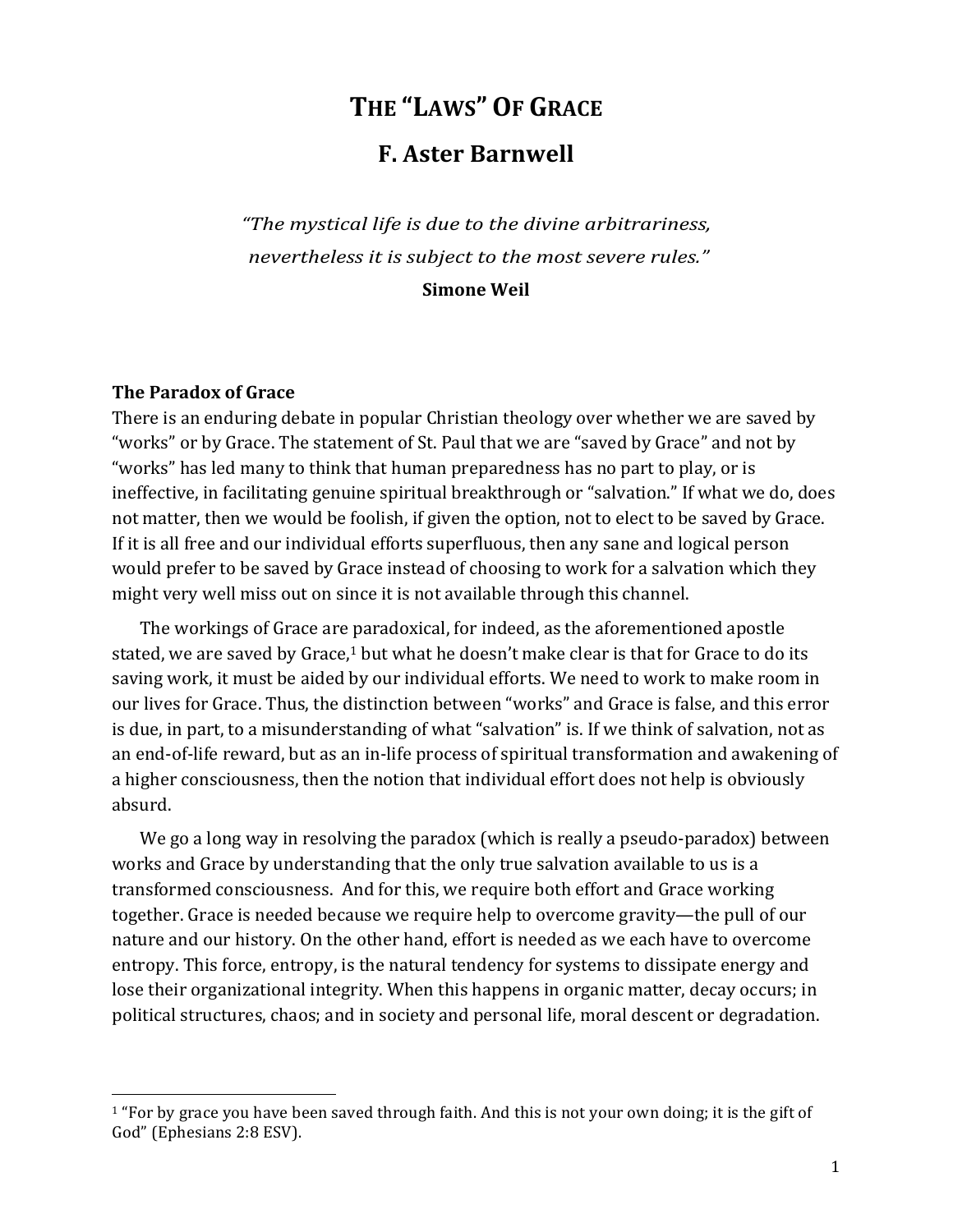A more general perspective on Grace is that it is the underlying premise of all of Life. There is nothing that is good that is not of Grace—that does not form part of God's plan to draw the world, meaning you and me and all of life—unto Him/Itself. Therefore, Grace is the gift of Life itself which we enjoy in all its manifestations and expressions. It also accounts for the very Ground of Love upon which we exist. But Grace is also those forces that engender fundamental change in our human psyche and consciousness in order to propel the expressions of our lives to a higher level. Grace comes from beyond, from a dimension that transcends egoic efforts and demands. It is a demonstration of God's power to save, pure and simple; but it is a power that respects our individual prerogative to refuse. Grace therefore presents us with opportunities more than "done deals." It does not intervene in our lives so as to take away from us the challenge of being human, or the challenges inherent in the human journey.

### **Grace Is Freely Given, But Not Free**

Because Grace is help which comes from beyond ourselves, we may have the misconceived notion that we are getting something for "free." Sometimes our attitude towards "salvation" is like that of a crafty businessman who enters into an agreement with the expectation that his lawyer will get him out of it without penalty should events not turn out to his advantage. Such a businessman looks to exploit loopholes in a contract for personal gain. This is the type of attitude that a traditional view of salvation fosters, as it encourages us to do the absolute minimum we feel necessary to secure the "agreement" with God. However, once we understand that salvation is really a transformation of consciousness, we will realize that we only deprive ourselves by such an effort-minimizing strategy.

The Grace that bears fruit in fundamental spiritual change is freely given but is not free. In reality, nothing is free, as there is always some sort of exchange taking place at some level of the psyche. It is a ransom, costing "not less than everything," to borrow an expression from a poem by T. S. Eliot.<sup>2</sup> Grace is freely given because it is God's drawing force by which he "reconciles the world to himself." However its cost is measured in terms of what we must do to make room in our lives for this force to accomplish its task. The cost of Grace is therefore everything we cling to—and must eventually get rid of—that interferes with the desire of God to draw us to himself. We pay the price of Grace by making room in our lives for Grace.

## **Becoming Candidates for Grace**

Grace sets and obeys its own rules and it is only in the sense that we can cooperate with the action of Grace by making room for it that we can speak of Laws of Grace. The notion of Laws of Grace refers to those principles, which, when incorporated into our spiritual practice, can render our desire to undergo fundamental change and achieve spiritual breakthrough into a living prayer and invoke help from beyond ourselves.

<sup>&</sup>lt;sup>2</sup> From the poem, Four Quartets, Little Gidding, "a condition of complete simplicity, costing not less than everything," T.S. Eliot.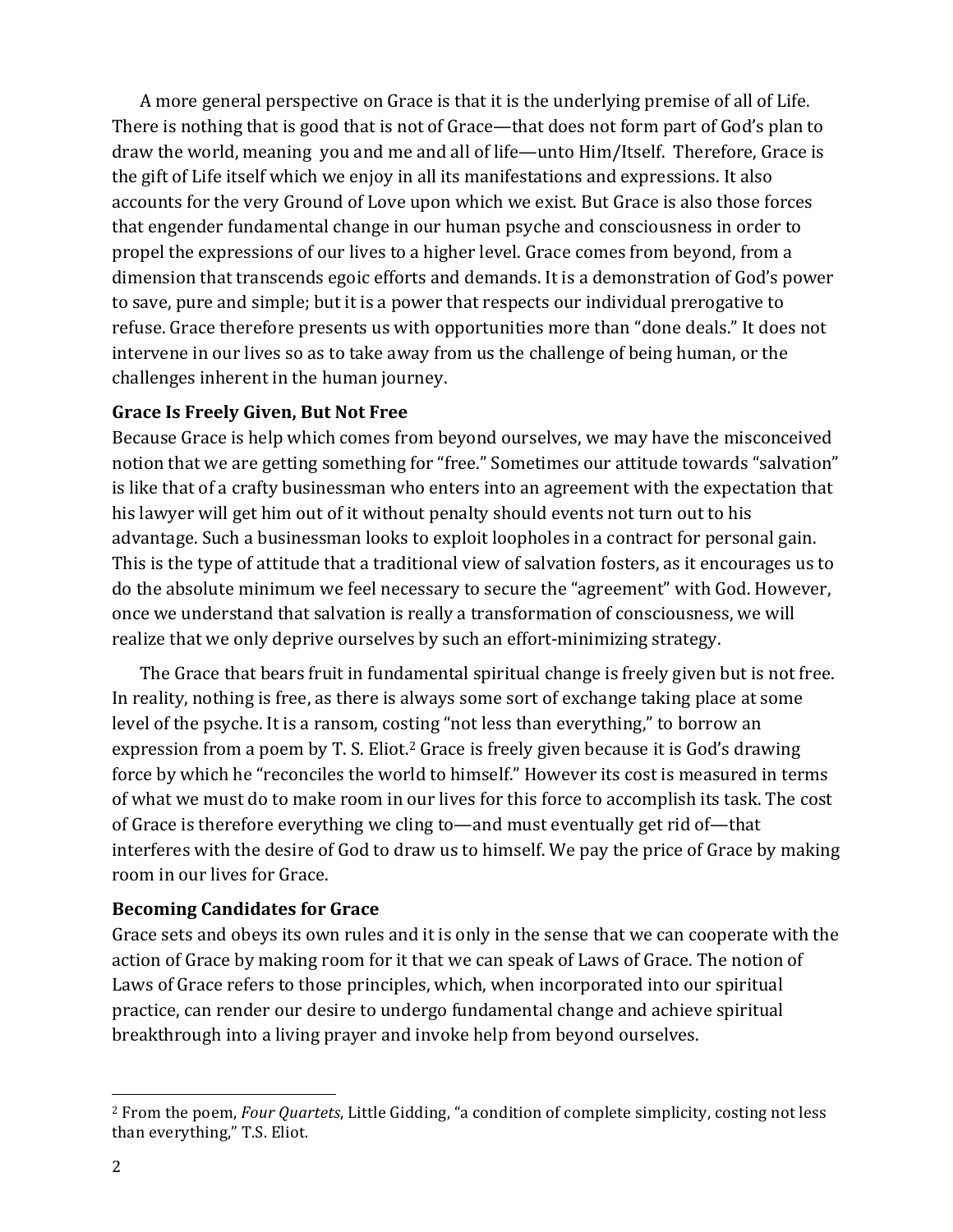So, though we speak of Laws of Grace we are not presuming to put structures around the various ways that God chooses to give Himself to us. Rather, we are speaking about the conditions in us that can influence our state of readiness to receive God in whatever way, and in whichever time He may choose to come to us. While we cannot summon or command Grace, we can make room for and become candidates for Grace. There is a similar understanding in Buddhism, to the effect that the mystical state referred to as enlightenment is achieved by accident, but that we can practice to become accident prone<sup>3</sup>.

#### **Grace Responds To Conditions-Not To Persons**

Because Grace always operates from the larger perspective, its gifts, such as that of mystical insight, may appear arbitrary. The quote from Simone Weil found at the beginning of the article speaks of this "divine arbitrariness." However, Grace is hardly a random process, hardly a Cosmic lottery. Grace calls us into the service of Life, and it uses whatever the means required to facilitate our individual and collective evolution. It is important that we understand that the "divine arbitrariness" aspect to Grace is not the same as human arbitrariness.

If there is a governing, objective principle to Grace, it is that it responds to conditions rather than to persons. From an individual perspective, it might appear that someone may not have "deserved" or "merited" what we might consider to be a condition of Grace, such as a particular spiritual gift or an experience. However, we do not know what spiritual laws are at play to allocate spiritual gifts, and we certainly do not know how Life as a whole is served by a spiritual gift to a specific individual, irrespective of his or her degree of apparent personal merit. If we make the mistake of looking at things only from an individual perspective, we fail to discern that the true function of the mystical life is to serve a divine (or collective) purpose, rather than an ego-directed one. When we understand this principle, we will be able to see that, although a particular faculty, or gift, or talent, expresses itself through an individual, it really belongs to humanity at large. In this sense, the individual human being is merely a vessel for a larger humanity—and not simply a case of God selecting someone for special status.

If there's an overall, subjective principle that governs how we can best fulfill our candidacy for Grace, it is that we always take the initiative to stay abreast of God's unfolding agenda for us, individually, and as a species. This is crucial, because if the forces of change come into our lives uninvited, or when we are unprepared, the result could be missed opportunities or a shattered or inflated ego. For indeed, what might be Grace to one person, might be regarded as an assault, and therefore destructive, to another. The same set of external events can lead to a spiritual breakthrough in one person and breakdown in another. It all depends on the receptivity and preparedness of the individual who comes into direct contact with the forces of Grace. Our preparedness, namely, our ability to

<sup>&</sup>lt;sup>3</sup> The idea is attributed to Zen Master Richard Baker Roshi in the quote, "Enlightenment is an accident. Meditation makes you accident prone."